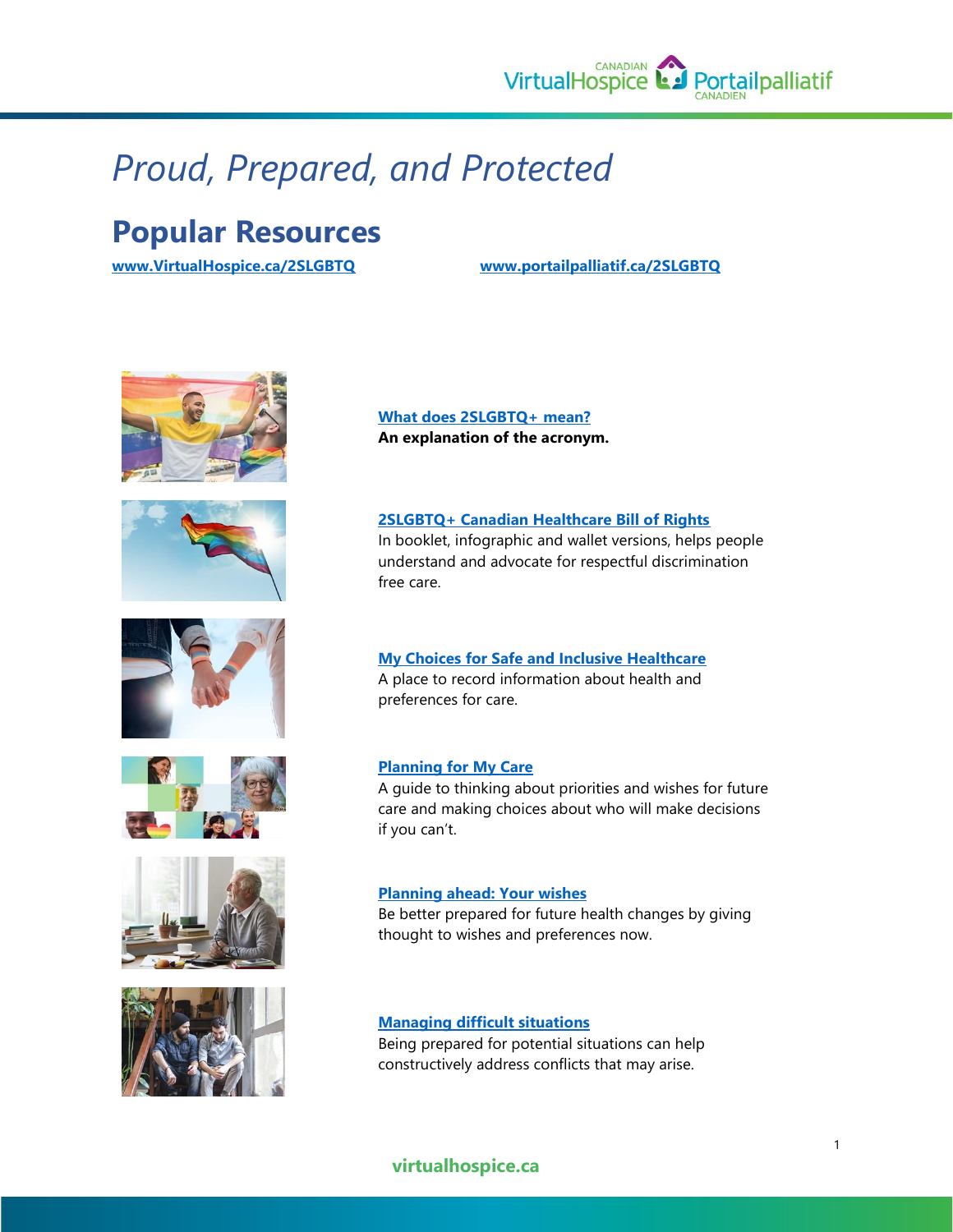VirtualHospice **L**e Portailpalliatif











**[How to be an ally](http://www.virtualhospice.ca/2SLGBTQ/articles/how-to-be-an-ally-to-someone-who-is-two-spirit-and-lbgtq/)** What is an ally? What can you do?

**[How to provide inclusive care to Two-Spirit &](http://www.virtualhospice.ca/2SLGBTQ/articles/how-to-provide-inclusive-care-to-two-spirit-and-lbgtq-people/)  [LGBTQ+ people](http://www.virtualhospice.ca/2SLGBTQ/articles/how-to-provide-inclusive-care-to-two-spirit-and-lbgtq-people/)** How to strengthen your healthcare practice.

**[Choosing a healthcare advocate](http://www.virtualhospice.ca/2SLGBTQ/articles/choosing-a-healthcare-advocate/)** An important part of anyone's healthcare.

**[VIDEO: Dr. Kimberly Acquaviva --](http://www.virtualhospice.ca/2slgbtq#gallery-31) No patient should [be your "teachable moment"](http://www.virtualhospice.ca/2slgbtq#gallery-31)**

**[Webinar: Improving access to respectful and inclusive](https://us02web.zoom.us/rec/play/lNAIx-ii5cGUXj3_3aQYN9ugaXkaJtrp_iUtODlCiIqpaGMvJwbZqodf_YH-tKUhdzrOFfTv1ACxgmX7.rY6ctJxc8mZBY-d_?startTime=1623889824000&_x_zm_rtaid=1X-E84IfQc2IfQU-PPowYw.1639677410940.de9e1defbf68e858dc033b4bbd3a9178&_x_zm_rhtaid=22)  [care](https://us02web.zoom.us/rec/play/lNAIx-ii5cGUXj3_3aQYN9ugaXkaJtrp_iUtODlCiIqpaGMvJwbZqodf_YH-tKUhdzrOFfTv1ACxgmX7.rY6ctJxc8mZBY-d_?startTime=1623889824000&_x_zm_rtaid=1X-E84IfQc2IfQU-PPowYw.1639677410940.de9e1defbf68e858dc033b4bbd3a9178&_x_zm_rhtaid=22)**

**[VIDEO: The Privilege of Caring](http://www.youtube.com/watch?app=desktop&v=lJJ6t_B-5Sc&feature=youtu.be)** Melanie MacKinnon, RN, a Cree woman from Northern Manitoba, explains the challenges and rewards of providing care at home in a remote northern community.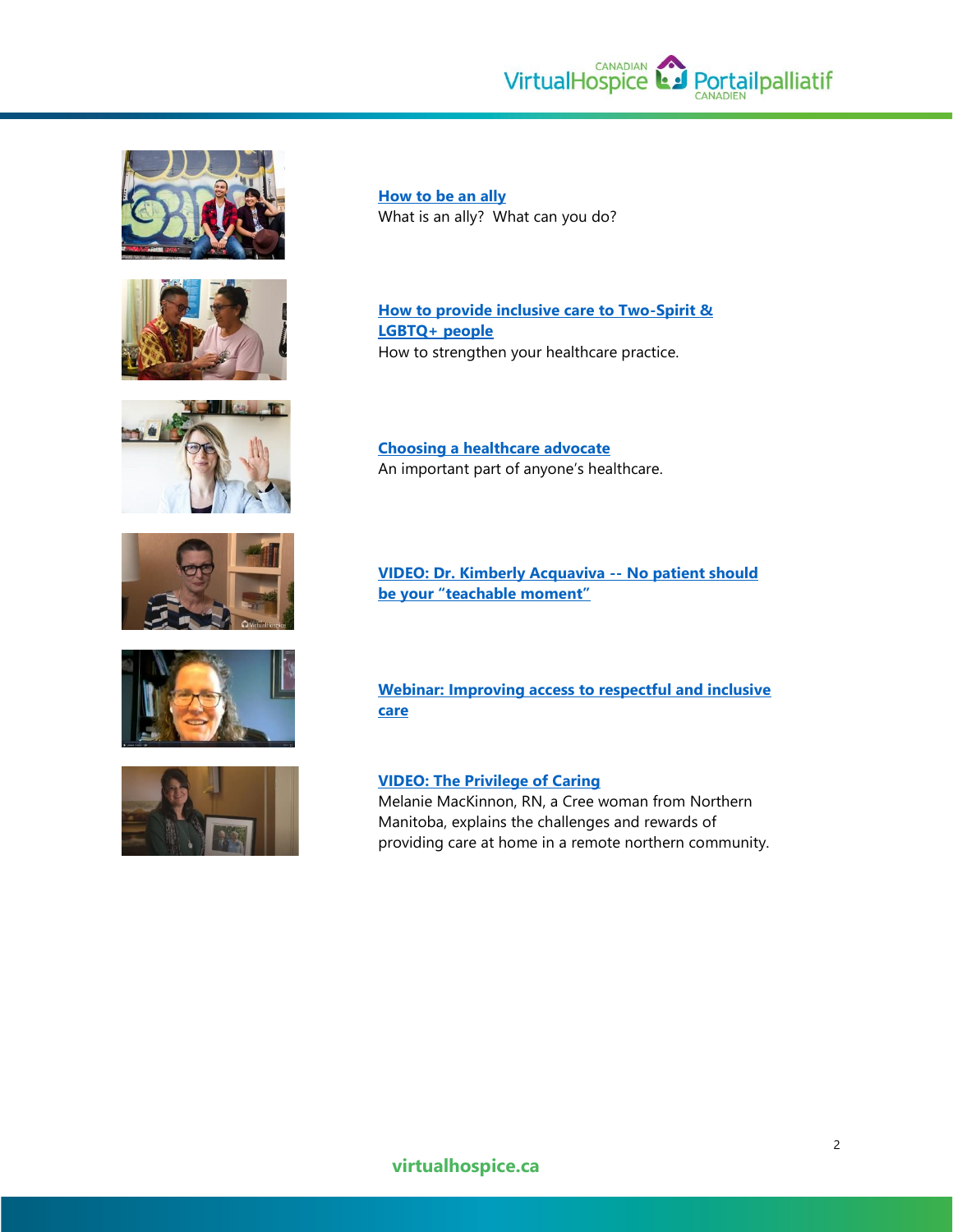

## **About Canadian Virtual Hospice**

#### **[www.VirtualHospice.ca/2SLGBTQ](http://www.virtualhospice.ca/2SLGBTQ) [www.portailpalliatif.ca/2SLGBTQ](http://www.portailpalliatif.ca/2SLGBTQ)**

Through multiple online platforms, Canadian Virtual Hospice provides information and support trusted by more than 2.5 million visitors each year. The platforms are co-designed with palliative care and grief specialists, patients, and family members. We serve the needs of people living with advanced illness or frailty, families, caregivers, healthcare providers, educators, and researchers. Content is provided at no cost, in both official languages. It includes: articles, a vast gallery of videos featuring health specialists and personal stories, lists of programs and services and resources, and online peer support provided through our moderated Discussion Forums.



lsGrief.cc For parents supporting children when

someone they care about is seriously ill, is

Conversations on care, culture and spirituality when living with serious illness

livingoutloud.life For teens and young adults living with

Culture.ca

dving or has died.

LivingMy

advanced illness

and arief.



#### **[MyGrief.ca](https://mygrief.ca/) | [MonDeuil.ca](https://mondeuil.ca/)**

To help understand and move through grief and to support others.

#### **[KidsGrief.ca](https://kidsgrief.ca/) | [DeuilDesEnfants.ca](https://deuildesenfants.ca/)**

Guidance for explaining serious illness and death and supporting kids from 2-18. For parents, guardians, educators, coaches.

#### **[LivingMyCulture.ca](https://livingmyculture.ca/culture/)**

Featuring stories of people from 11 cultures speaking 12 languages to empower communities and educate healthcare providers.

**[CaringTogether.Life](https://caringtogether.life/en/) | [SoignonsEnsemble.ca](https://soignonsensemble.ca/fr/)** For families caring for a seriously ill or dying child.

**[LivingOutLoud.Life](https://livingoutloud.life/) | [vivreAfond.ca](https://vivreafond.ca/)** By and for adolescents and young adults living with an advanced, life-limiting illness.

**[Proud, Prepared, and Protected](https://www.virtualhospice.ca/2slgbtq)** For people who identify as 2SLGBTQ+.

**Two-Spirit and LGBTQ+** 

CaringTogether.life

**Compassion · Support · Understanding** 

Proud, Prepared, and Protected virtualhospice.ca/2SLGBTQ